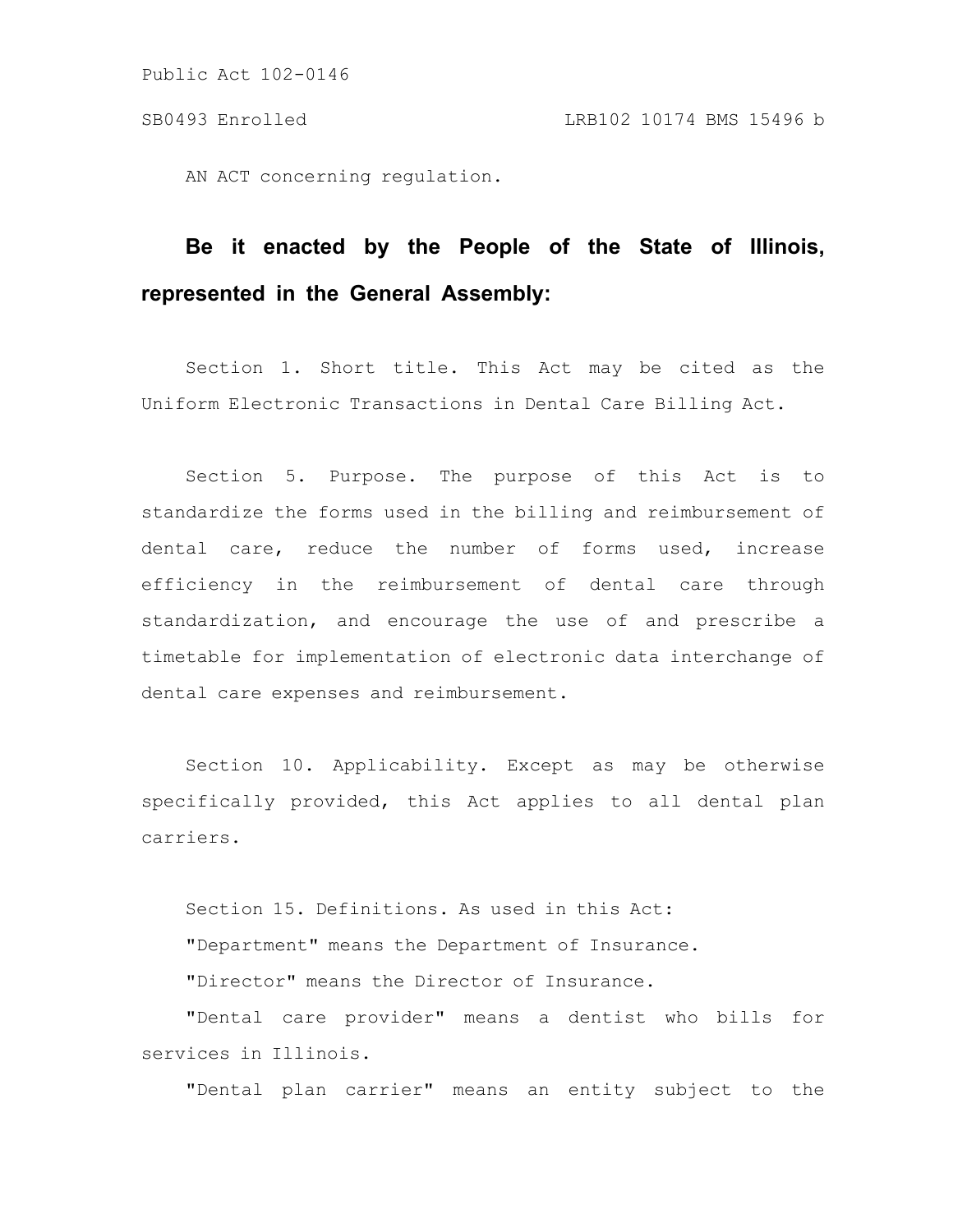Public Act 102-0146

## SB0493 Enrolled LRB102 10174 BMS 15496 b

insurance laws and regulations of this State or subject to the jurisdiction of the Director that contracts or offers to contract to provide, deliver, arrange for, pay for, or reimburse any of the costs of dental care services, including an accident and health insurance company, a health maintenance organization, a limited health service organization, a dental service plan corporation, a health services plan corporation, a voluntary health services plan, or any other entity providing a plan of dental insurance, dental benefits, or dental health care services.

Section 20. Uniform electronic claims and eligibility transactions required.

(a) Beginning January 1, 2025, no dental plan carrier is required to accept from a dental care provider eligibility for a dental plan transaction or dental care claims or equivalent encounter information transaction except as provided in this Act.

(b) All dental plan carriers and dental care providers must exchange claims and eligibility information electronically using the standard electronic data interchange transactions for claims submissions, payments, and verification of benefits required under the Health Insurance Portability and Accountability Act in order to be compensable by the dental plan carrier.